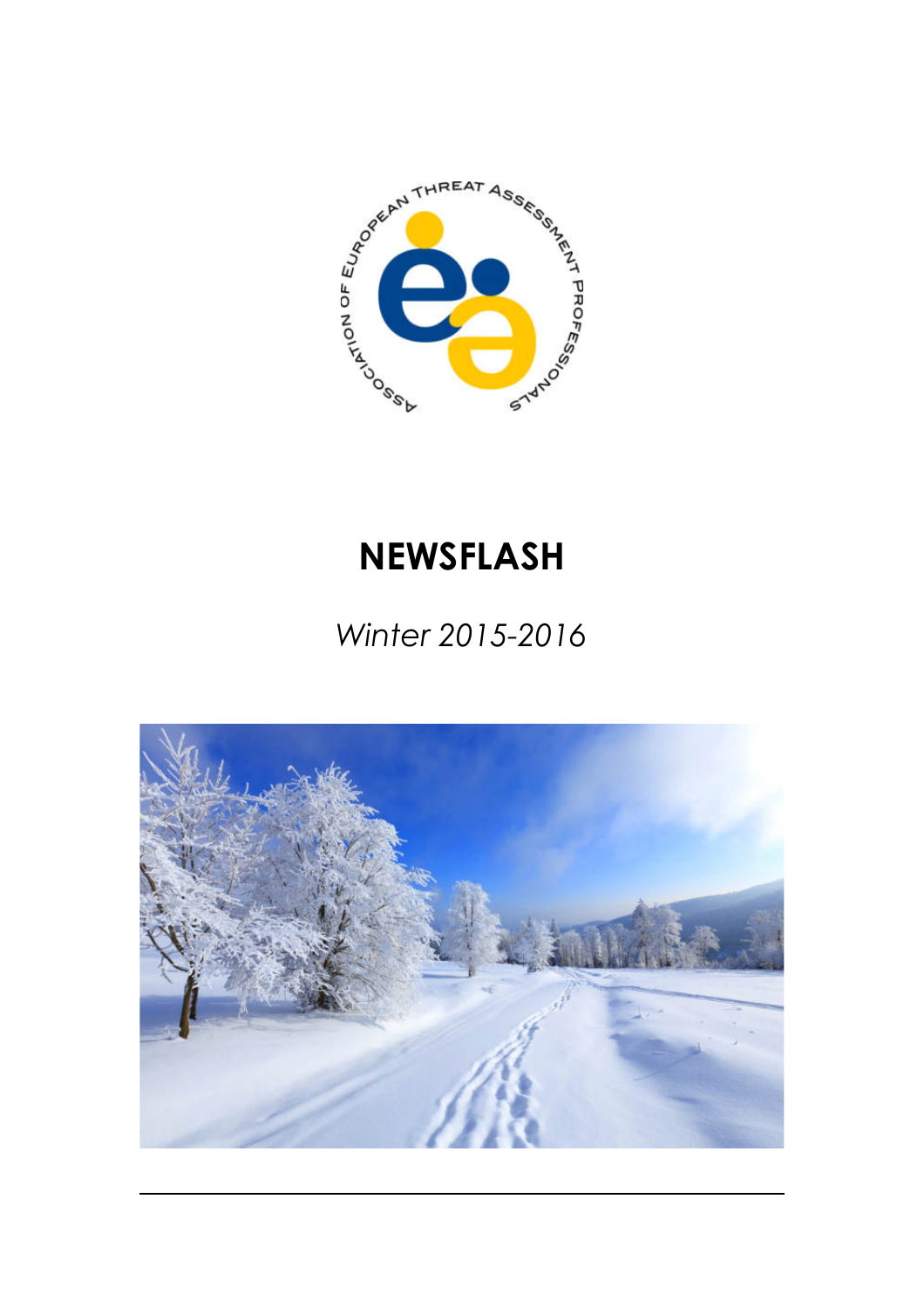

## **MESSAGE FROM THE BOARD**

Looking at the past and future…

Dear members, professionals in the field of threat assessment and management. Year 2015 is official in the history books and what a year it has been to threat assessment. Refugee crisis in Europe has clearly polarized people's opinions and created very hostile environment in various European countries. We have witnessed gruesome acts of violence in many European countries: Germanwings flight 9525 murder-suicide, Graz, Austria had an incident where a vehicle was used weapon, Copenhagen witnessed a terrorist incident, France had Charlie Hebdo shooting in Paris, as well as the later incident with multiple locations in November and an educational facility was a scene of a school violence incident in Trollhättan, Sweden.

But it's not just terrorism and spree killings. The prevention of domestic violence and stalking need more resources and training as well. Statistically you are more likely to be a victim of the first two crimes instead of the latter ones. Also, there is still huge amount of work to be done to get various professionals in the law enforcement, social services, victim aide as well as the courts and mental health professionals to be educated in threat assessment and –management.

We can easily say that there is a constantly growing need for skilled professionals who are using evidence based, structured professional judgment in cases where one's behavior causes concern.

The positive side of this is, is that our four associations across the globe have been actively working together, communicating more than ever before and the ties between all our associations (AETAP, ATAP, APATAP and CATAP) are very strong. This means bigger networks for all our members and better access to data from different continents. All conferences in 2015 managed to get bigger audiences than in previous years and we have even seen ATAP and CATAP provide online access to regional events; certainly something that AETAP is also very interested to look into.

For the members of AETAP year 2016 will also bring us regional seminars, and we will start with half-day seminars in the Netherlands, Belgium and Germany. Those of you who attended our 2015 conference in Lucerne, should remember that we introduced a membership recruitment program. To promote the association, we launched a recruitment campaign to increase our numbers during 2015. If any of our current members recruit two new members, the person will receive a one-year free membership. If a member during the same period recruits five new members, the member will receive a free participation to an expert seminar at the next AETAP conference. So if you don't like to pay the annual fee but would like to get the JTAM and attend our conferences with membership prices, make sure you get at least two new people to join the association. Also, if you have any good suggestions to be our sponsors in 2016 conference in Belgium, or you would like to sponsor the event yourselves, please let us know.

Remember to check out our AETAP LinkedIn page as well as AETAP Twitter account for interesting news articles and discussions.

The work of AETAP would not be possible for your continued support, but please make sure that your colleagues and contacts hear about our association and hopefully also attend the annual conference and join our association.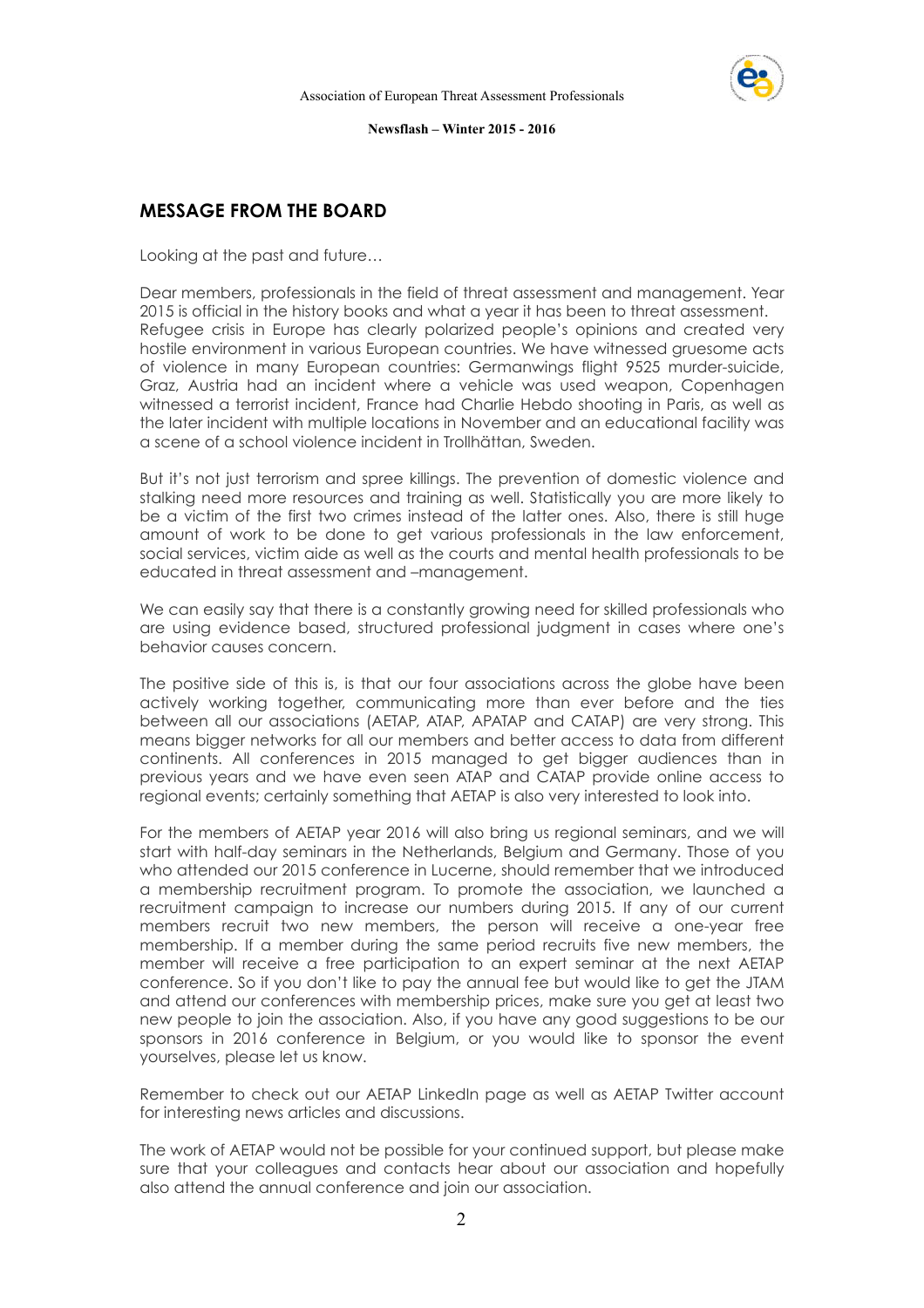

And as always, please keep in mind that the Executive board with our associate board members aka "The Team" spends countless hours of their own time while making sure the association keeps on functioning as well as possible. So, thank you very much for the Team for the tremendous input you all are donating to the European association.

Thank you for your support in 2015

On behalf of our Team,

Totti Karpela President AETAP

## **LATEST DEVELOPMENTS**

### **Research in progress**

#### *"Experimental research on communicated threats"*

Researchers at the universities of Gothenburg (Sweden) and Portsmouth (England) have recently started a three-year research project within the field of threat assessment. Their line of research rests on the presumption that threatening behaviour, although deviant, still is deliberate and can therefore be understood from theories on social cognition. Instead of examining specific domains of targeted violence, the focus of this project is on understanding threatening behaviour on a more general level. What difficulties do people face when making a threat; what goal do threateners generally share; what type of information should be revealed or concealed in order to be convincing? And importantly, do bluffers differ on these aspects from people who truly intend to follow up their threat and commit a violent act? The project consists of separate studies. Specifically, these studies address: i) the content of verbal threats, ii) strategies that threateners use to pose a convincing threat, and iii) strategies that threat assessment professionals use when interviewing subjects of concern. The aim is to gain basic understanding of threatening communication. Ultimately, such knowledge should contribute to elicit and identify markers of actual threats (vs. bluffs). For more information on this research project you may contact the leading researcher, Renate Geurts on renate.geurts@psy.gu.se

#### *Interesting call for commissioning research*

The UK's security and intelligence agencies in partnership with the UK's Economic and Social Research Council are funding a new independent academic centre focused on behavioural and social science to counter and mitigate threats.

The Centre for Research and Evidence on Security Threats (CREST), launched in October, conducts, commissions and communicates unclassified research on all aspects of understanding, countering and mitigating security threats. Members of CREST (a consortium of five UK universities led by Lancaster University) are engaged a broad programme of research, including on violent ideologies and actors, online behaviour, effective interviewing, and protective security.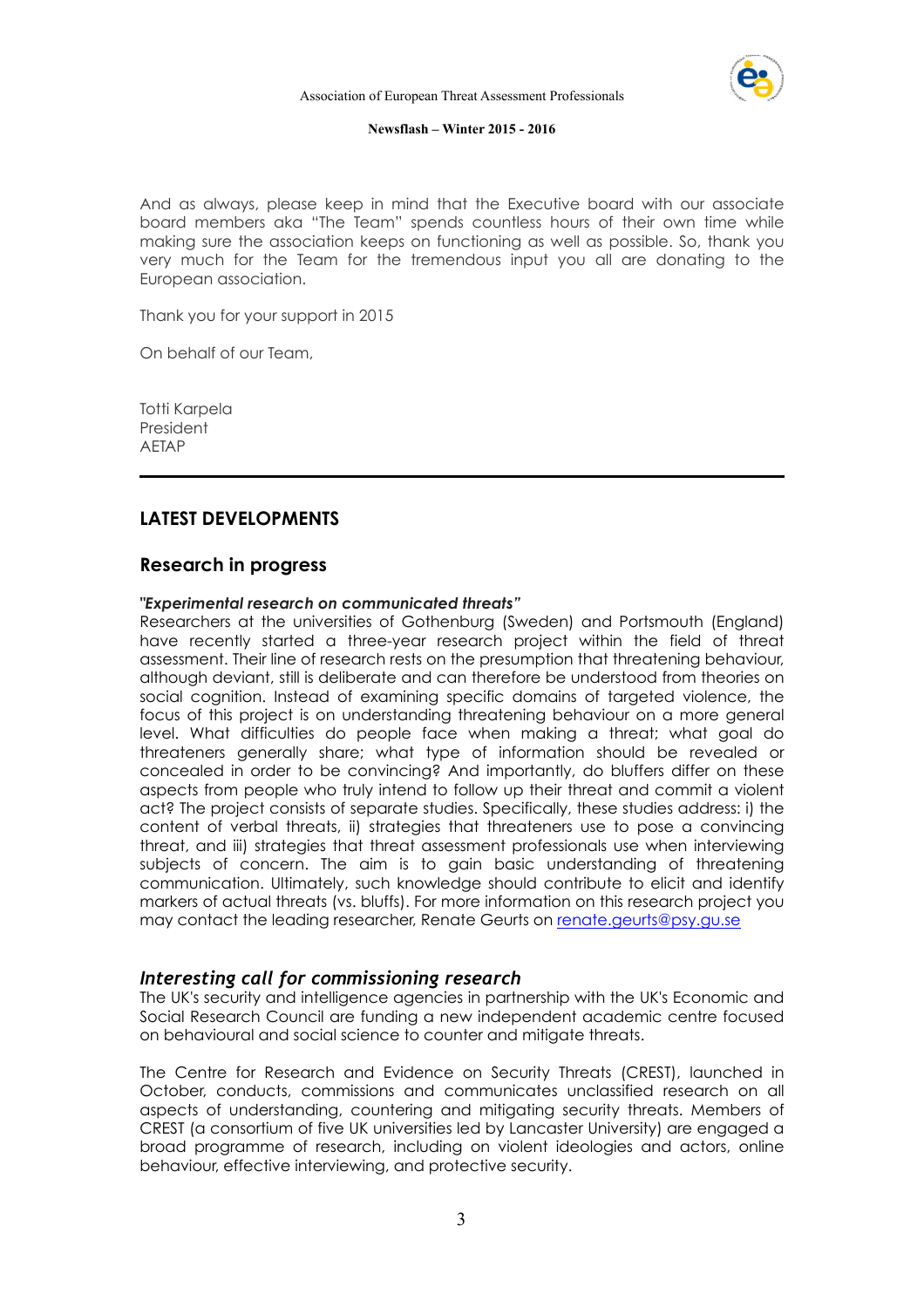

The team includes many who have deep experience of working with and in government and law enforcement, and this will ensure that CREST's outputs are tailored to the needs of security, law enforcement and intelligence end-users.

CREST also has an ambitious programme for commissioning new research, and the first call went live in December 2015. The call is open to Higher Education Institutions, Research Organisations, charities, commercial companies, and individuals from the UK and overseas, who can demonstrate a capability to deliver a high-quality programme of research. Applicants will be invited to submit proposals for activities that address areas of both theoretical and practical importance, including workshops, and research projects of short (up to 6 months) and longer (up to 12 months) duration. These projects could include high quality synthesis and communication of existing research, and original empirical research involving all forms of qualitative and quantitative analysis, including case studies, proof-ofconcept studies, and methodological developments.

More details of CREST's research programme and the commissioning activities can be found here: www.crestresearch.ac.uk The deadline for applications to the current call is 5 February 2016.

#### **Published Research**

#### **Book review**. **Paul Gill (2015).** *"Lone-Actor Terrorists. A behavioural analysis."* Routledge: New York.

Just to say it first, short and sweet. Paul Gill's book is a "must read" for every threat assessment professional working in the field of radicalization; or everyone who is interested in the prevention of terroristic acts committed by lone attackers or small groups. Gill has analysed 111 cases of lone-actor terrorism from several countries. His database is also very much behaviourally orientated. As a result there is a lot of practical hands-on information presented which is helpful for every threat assessment expert. Gill offers interesting numbers and statistics combined with significant case studies. His book is a wonderful example for sound and innovative research, which is also attempting to be of good use for practitioners. The chapters of the book cover a wide range of topics like for example mental illness, the role of the Internet and the phenomena of leakage in such acts. After the terrible attacks in Paris of last November, Gill's work is needed more than ever, and the book is an excellent resource for counter-terrorism work. There is only one weak point, which needs to be mentioned. The price of the book is rather expensive - more than 120 EURO for 200 pages. This unfortunately may lead to the effect that it will not find as many readers as it should. However, after you have read his book you will not wonder anymore why he has been chosen as one of the main speakers at our conference in Ghent this year. Come to Ghent in April to admire his work.

*Jens Hoffmann*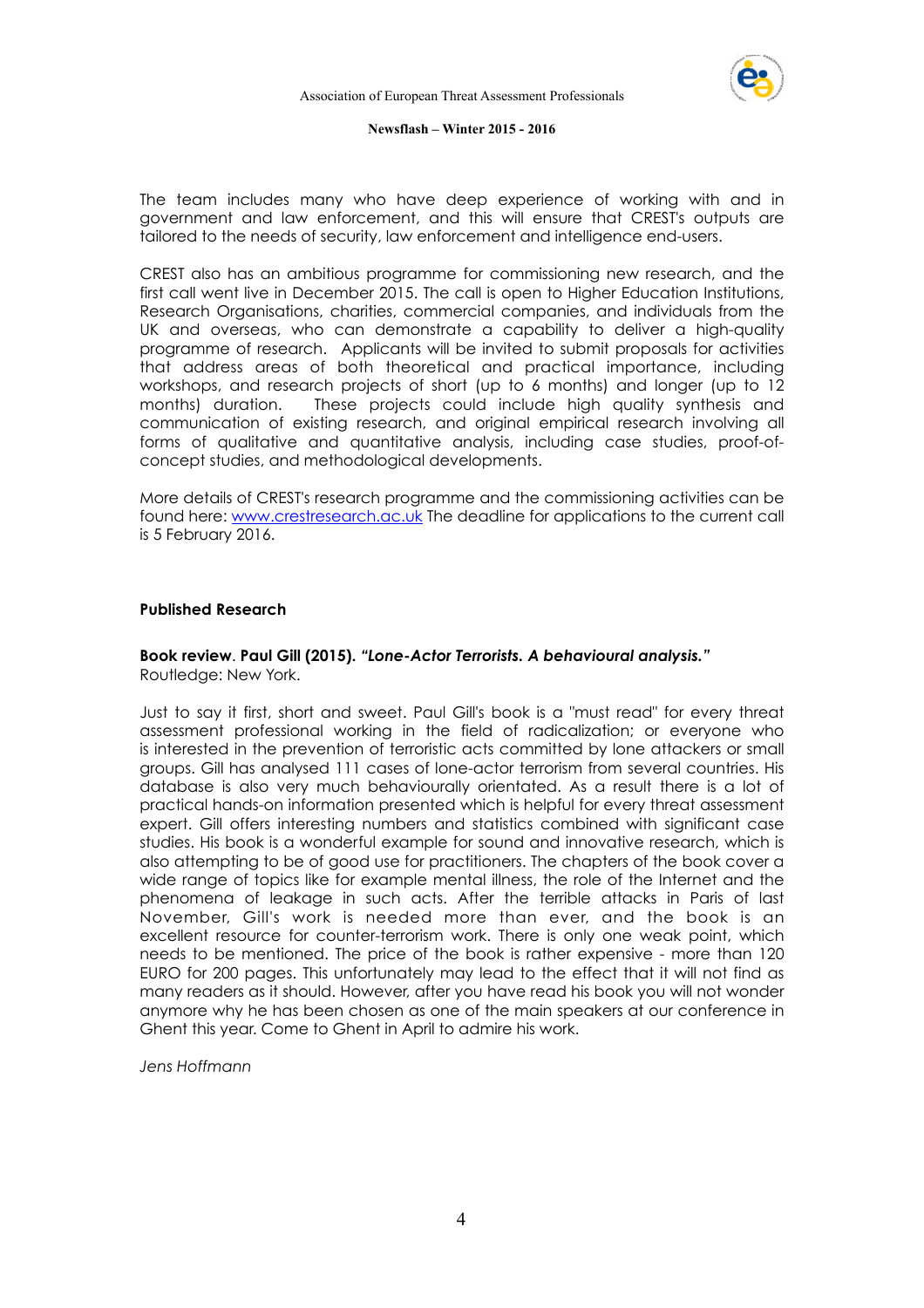

#### **Release of NTAC reports**

The U.S. Secret Service National Threat Assessment Center (NTAC) has very recently released their latest report, *Attacks on Federal Government 2001-2013: Threat Assessment Considerations*, as well as three case studies that describe different elements of a threat assessment investigation. Their study is based on 43 attacks targeting federal government facilities; most of the attacks were committed by loneactors. Though offenders chose their targets for a variety of reasons, almost half of them exhibited fixation. The report gives some operational considerations, such as:

- Identify concerning behavior,
- Ask detailed questions to explore the link between mental health symptoms and an individual's motive and behavior (50% experienced mental health symptoms and in almost 25% these symptoms influenced their motives!),
- Recognize stressors, assess their impact, and examine options for managing them (over 75% of the offenders experienced a stressful event in the year prior to their attack),
- Identify diverse sources of information, including records, interviews and online searches,
- Develop physical security plans that extend beyond the building perimeter (almost 75% of the offenders initiated their attacks outside of a facility).

All these extensive documents are available for download on http:// www.secretservice.gov/protection/ntac/. The website also hosts an interactive timeline as well as a map that features brief descriptions of the 43 incidents examined in the report.

#### **Increasing awareness of workplace violence risk and threat assessment expertise**

It is a good that AETAP and the other international professional associations have been working hard and have put an increasing amount of effort into the certification and accreditation of threat assessment professionals.

Our mission as an association is to provide an organisation where experts - from all over the world, from different organisations and with different backgrounds can find knowledge, education and a community of other experts with whom they can interact professionally. We are convinced that such a network will lead to higher levels of expert advise, evidence based threat management practice, finally making our communities and our workplaces a safer place to live and work in. In order to achieve such levels of professionalism we believe that it is necessary to gather all experts in the field, and to provide (ongoing) education, and certification.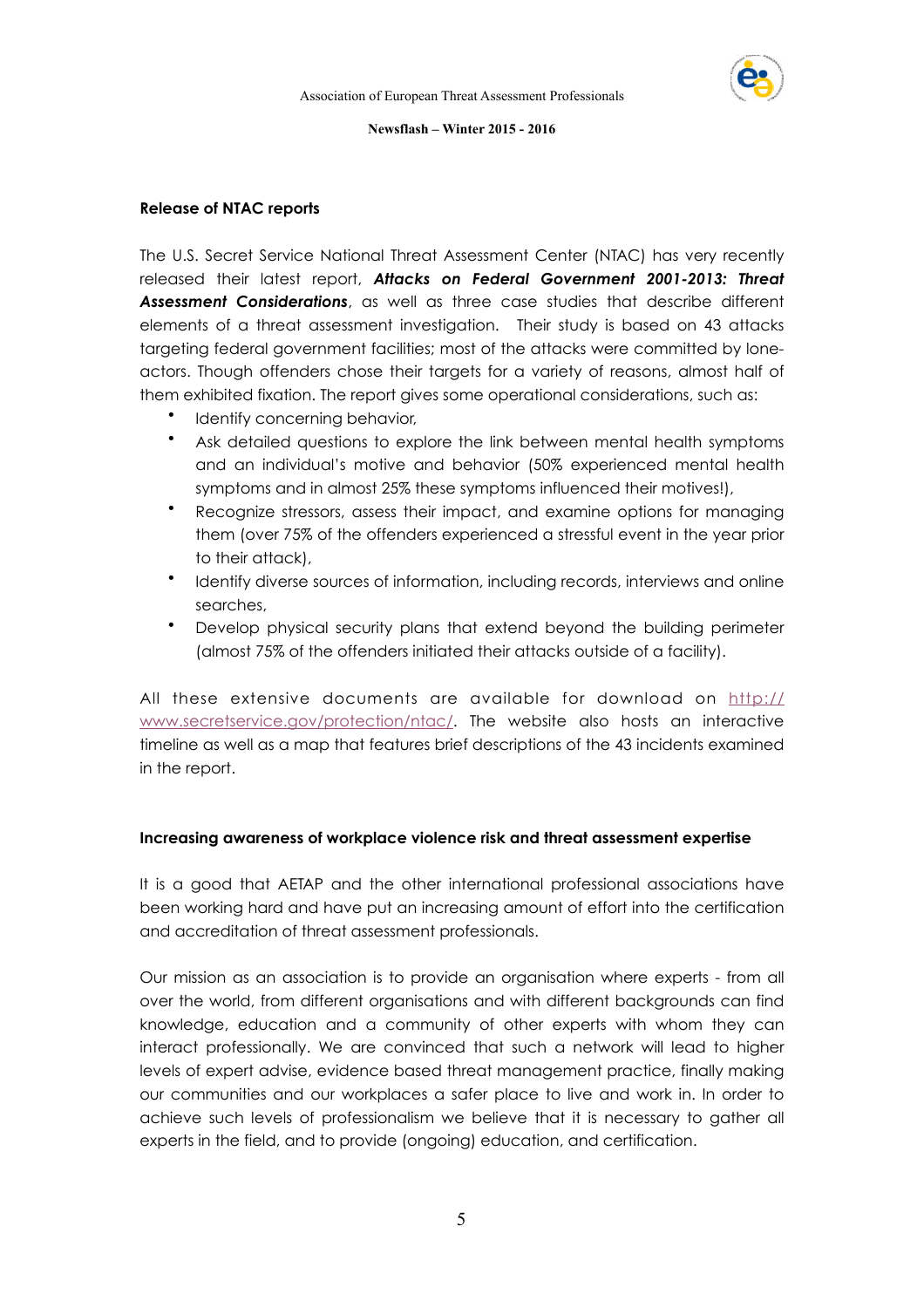

There are clear indications that not only psychologists, psychiatrists and general security companies, but also large advisory corporations are starting to 'discover' threat assessment, and actually selling 'threat assessment and threat management' services.

This on itself shows us that the importance of threat assessment and - management is increasingly recognised. Having seen the examples, it is impressive to observe how easy some security professionals, behavioural analysts, mental health professionals and corporate advisors view and promote themselves as professional threat assessment specialists, without having the necessary background, education and professional network backup. Even more concerning is the fact that these individuals and organisations seem to experience very little restriction in taking in cases and actually providing 'expert advise'. Members of associations such as AETAP will all agree that this is not at all a positive development, that one of the core characteristics of the real expert is that he/she knows exactly where the boundaries of his expertise lie. The real expert is also aware of the fact that he/she has to refer to somebody who is educated, experienced and affiliated with an association in that specific field when asked to advise or educate in a field which is not covered by his expert knowledge.

This is a message to us as a professional association – it is necessary to provide more information about the work of AETAP to our colleagues in the different fields where threat assessment professionals are active. We need to warn self-proclaimed experts (whom we are all aware of) and explain the dangers and ethical problems arising when advise is given without a solid and proper expertise. I also want to urge our fellow associations to continue with the difficult but good work of certification and accreditation.

*Bram Van der Meer* 

#### **New Tools & Techniques**

#### TRAP-18 - a risk assessment tool in the making

The Terrorist Radicalization Assessment Protocol (TRAP-18) is composed of 8 proximal warning behaviors and 10 distal characteristics, and is a rationally-derived investigative template for risk of individual terrorism or members of small independent cells. It is not seen by its main developer Reid Meloy as risk assessment tool yet as more validity research is needed from his perspective. But research is underway now in the US, Canada and Europe. In one of the next editions of the Journal of Threat Assessment and Management (JTAM) there will be several studies included on the TRAP-18.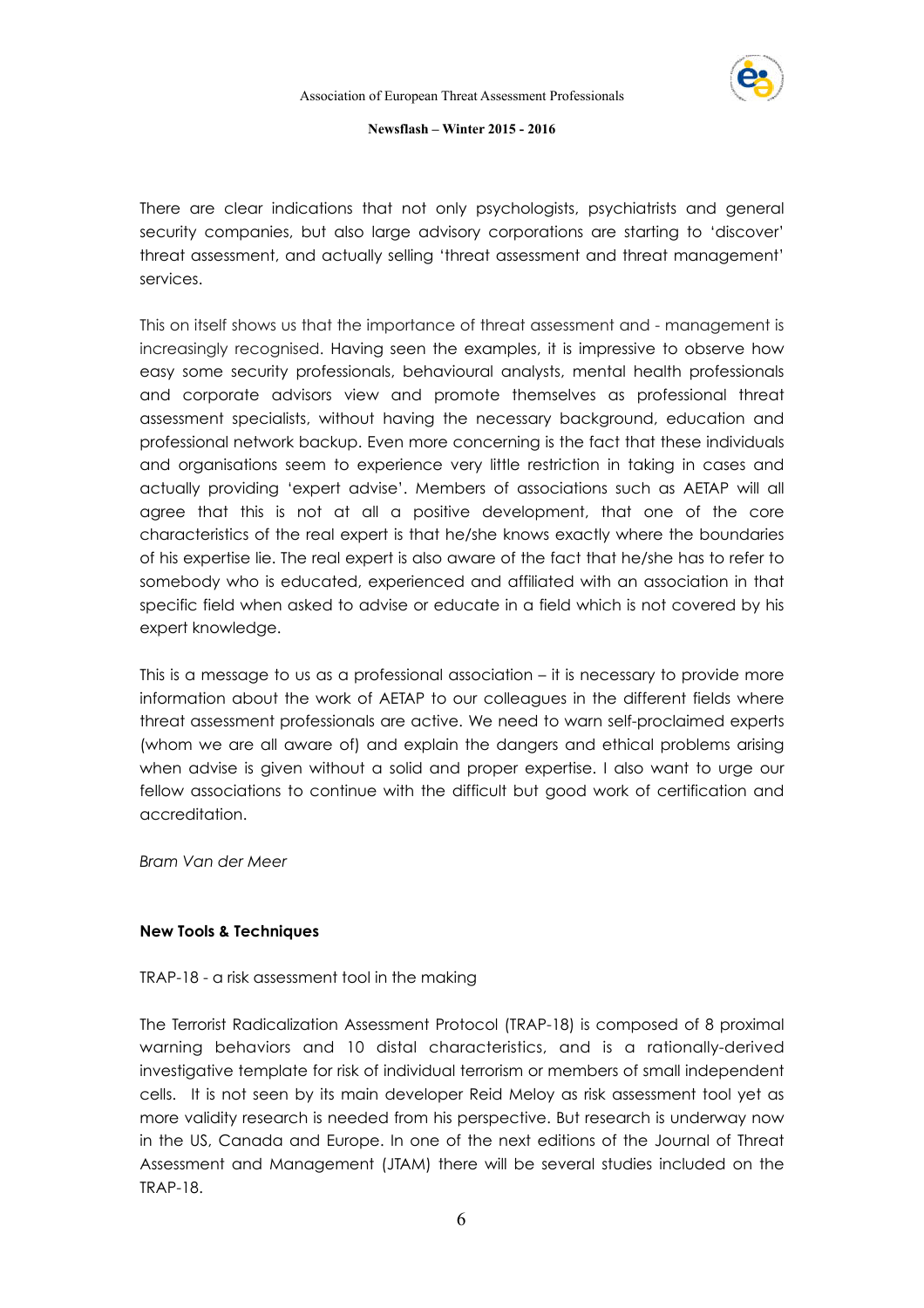

One study is analyzing 22 individuals from Europe who carried out acts of terrorism between 1980 and 2015. Seven of these individuals formed autonomous cells. Also two more case studies will be included in this JTAM special section utilizing the TRAP-18 analyzing one right-wing and one islamic attacker. Even more several translations of the TRAP-18 template are planned or even already work in progress.

Next to the original version in English, the TRAP-18 may be also used in the future by Swedish, Arabic or German speakers and perhaps in even more languages to come.

The first section of the TRAP-18 consists of the 8 factors of the warning behavior typology which was developed in 2011 by an International group of experts. In the TRAP-18 methodology those warning behaviors are seen as proximal factors. This means that if at least one warning behavior is present a case should be monitored more closely or even other management strategies should be applied. The second section of the TRAP-18 covers 10 distal characteristics. In a first version the distal factors were published by Meloy and Yakeley in 2014. Distal characteristics signal that this may become a radicalization case which should get more professional attention. The TRAP-18 therefore provides a means by which mental health, intelligence, law enforcement, and security professionals can organize accumulating operational data on a person of concern, and therefore plan for his or her active monitoring or risk management to reduce the threat of targeted violence.

At the next AETAP conference this year in Ghent Reid Meloy will give a one day workshop on the TRAP-18. If you are interested in this tool to come you should mark the 18th of April in your calendar. I have seen a half day workshop from Reid on the TRAP-18 last year in Zurich. It was great, packed with up-to-date scientific information and fascinating case studies. So I will be there at the 18th of April in Ghent.

Jens Hoffmann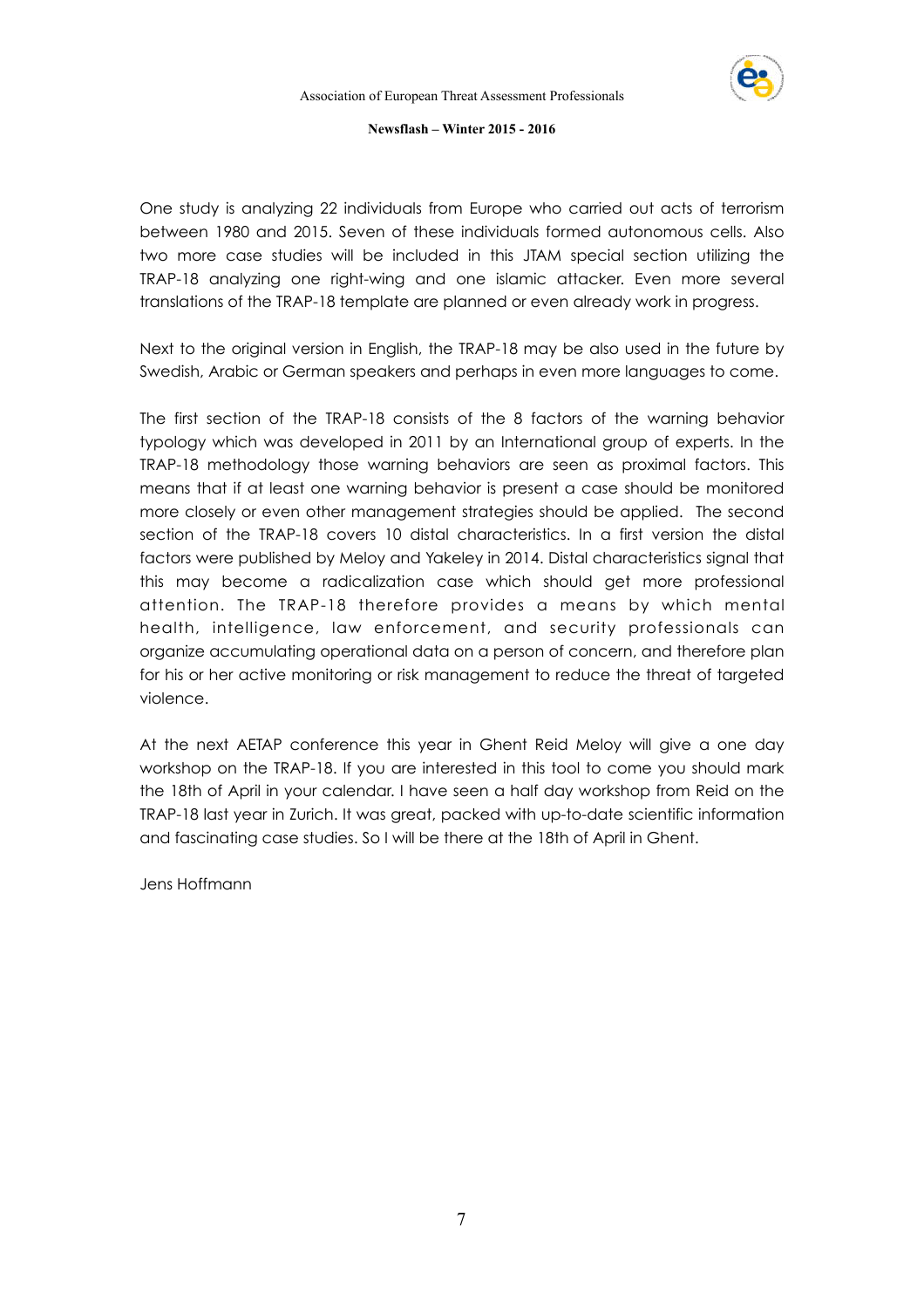

#### **International Associations, Professional Networks & Education**

#### **CATAP**

Chateau Lake Louise, October 17-21, 2015

The annual CATAP conference, held in beautiful Lake Louise, was well attended by a strong delegation representing mental health, policing, security, criminology and other corporate threat management professionals. We enjoyed three days of excellent presentations as well as highly informative expert seminars on Mental Disorder and Threat Assessment (Stephen Hart & Laura Guy), Critical Legal Issues Related to Threat Assessment and Management in Higher Education (Kelly Nicholson & Stephen Hart), Left Wing on the Left Coast: A look at Left-Wing Extremism in the Pacific Northwest (Rik Hall), and Extremism: Operational Implications for Threat Assessment (Peter Collins).

The conference kicked off with a very strong presentation by Phil Gurski, former intelligence analyst at CSIS, on violent radicalization in Canada. Gurski took at one point himself the role as a radicalized person to increase our understanding of the logic behind these peoples way of reasoning.

A very strong acting by Mr. Gurski! Even though we all could see and understand that it was him, many of us became concerned. Very impressive! Next speaker was Ms. Molly Amman from the FBI. She provided a case presentation on assessing an active hostage crisis: "The boy in the bunker". Ms. Amman's presentation was one of those where you can hear a needle fall to the floor. We were all totally absorbed about this story, and impressed by the good threat management work that was done in this case. I consider us very lucky to have Ms Amman present at our annual AETAP conference in Ghent in April! The first day ended with a presentation by Michael McEvoy, Office of Information Privacy Commission of British Columbia. The topic was "Sharing Information in Emergent Circumstances" which is a very important, and still somewhat unclear, topic for professionals in our field. What exactly are the legal duties and liabilities? The importance of these issues was well displayed by the great number of questions that were raised by the attendees.

The second day started by Dr. Reid Meloy presenting on his new investigative template for operational use in counterterrorism efforts. His new TRAP-18 (Terrorist Radicalization Assessment Protocol) is supported by European and North American data sets. Very interesting, and very well needed. Undoubtedly the first tool of its kind backed up with an impressive amount of empirical data. I foresee that Dr. Meloy will have quite a few attendees at his workshop on TRAP-18 at the AETAP conference in Ghent in April. I will for sure be one of them. Dr. Lynn Van Male from the US Veterans Health Administration presented on workplace violence prevention in health care. After presenting a 5-element model for violence prevention, taking its starting point from the SPJ model, she described the practical use of this model by a successful case description.

The second day ended with a very impressive case description by Drs Alasdair Goodwill and Imre Juurlink from Ryerson University in Toronto, Canada, on assessing anonymous threats. The case study highlighted the importance of a multidisciplinary approach including behavioural analysis and best practices.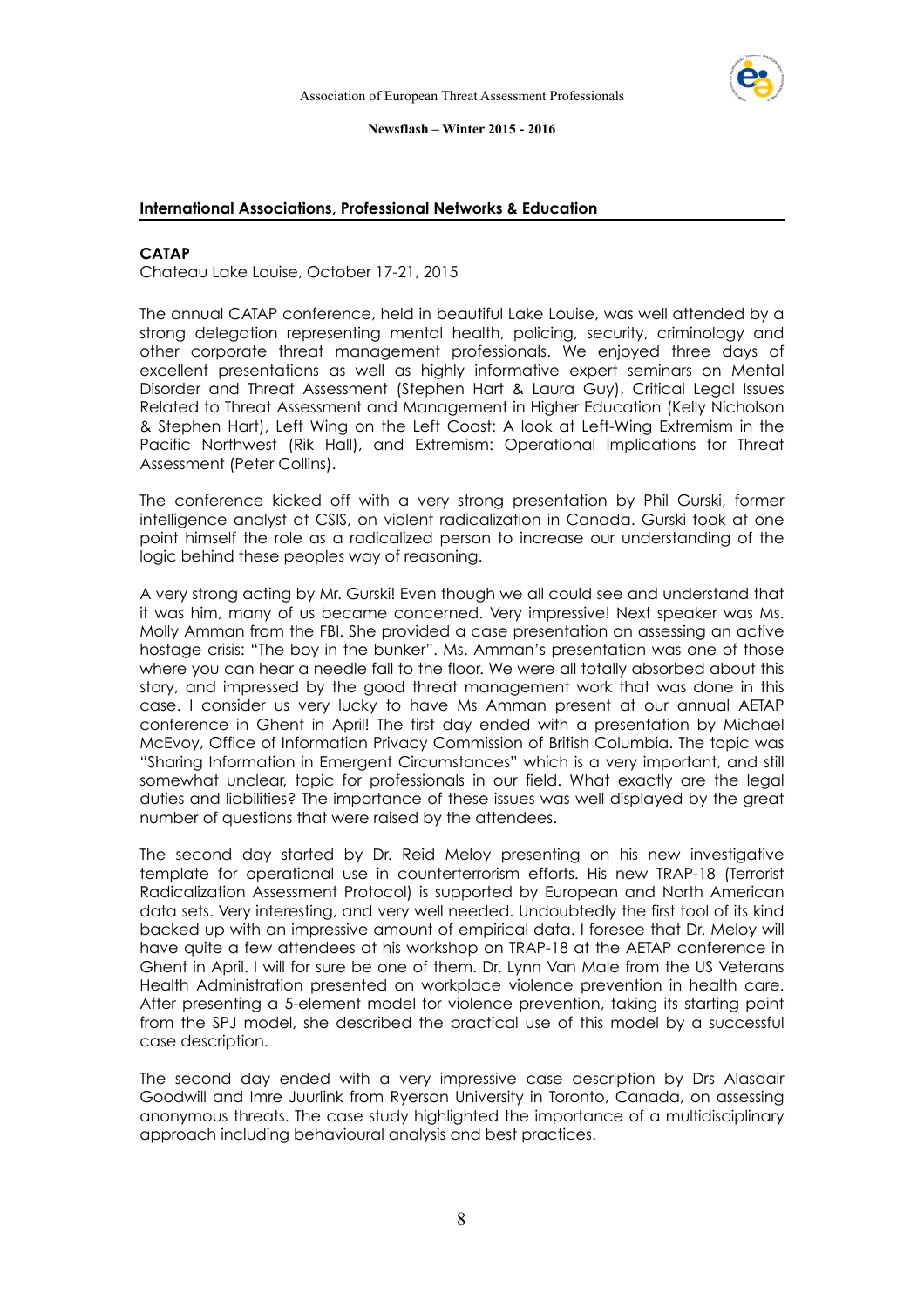

The final conference day contained presentations on mental illness and the management of risk for targeted violence by Bert Choi and Liam Ennis, and strategies in handling high-risk clients in the context of workplace violence by Mark Evans. The attendees also got the opportunity to attend two bonus sessions provided by Kelly Nicholson and Stephen Hart, and Peter Collins. Unfortunately, this writer did not have the opportunity to attend these presentations due to complicated travel arrangements back to Europe.

Worth mentioning is that the number of posters has increased. There were twelve high quality and very interesting posters that drew a lot of attention among the attendees. It seems that a poster session is something that increasingly is getting more and more important at our conferences. Finally, it is always such a great pleasure to be fortunate to enjoy the almost overwhelming kindness and hospitality at the CATAP conferences. Always outstanding and world leading speakers, perfectly organized conferences, and a friendly and good atmosphere. We will do our very best to make the AETAP conference in Ghent, April 18-22, 2016, become something similar.

*Henrik Belfrage* 

#### **APATAP conference in Bangkok**

Our sister-organization APATAP (Asia Pacific Association of Threat Assessment Professionals) held its 4<sup>th</sup> annual conference in November. For the first time in APATAP's history, the location was outside of Australia. Location for the conference was Bangkok, Thailand in the most pleasant environment one could imagine. One of the main reasons for this was to create awareness around the region and to get more professionals from nearby countries to attend. The conference managed to gather close to 60 participants with a broad representation of various professional fields from 11 countries. Speakers were excellent with topics ranging from domestic violence prevention, radicalization, cross cultural issues, stalking, red teaming and international cooperation and case management. Keynote topic on expert's day was related to investigative interview techniques by prof. Martine Powell from Australia. The participants also had the luxury of enjoying very open and interesting speeches by the Australian ambassador and a high-ranking Thai government official. AETAP was also strongly presented with a few European participants and Mr. Berndt Rif lecturing about predictive security profiling, Dr. Susanne Strand lecturing about Improving Assessment in Stalking Cases - The SAS-R and the SRP and Dr. Jens Hoffmann lecturing about lone actor terrorists.

Please note, that the APATAP committee made a strategic decision to move the time of the conference to February/March season, so that any possible overlap with other global conferences would be avoided. Because of this, the next conference will most likely take place in 2017. More info will be posted to www.apatap.org shortly.

*Totti Karpela*